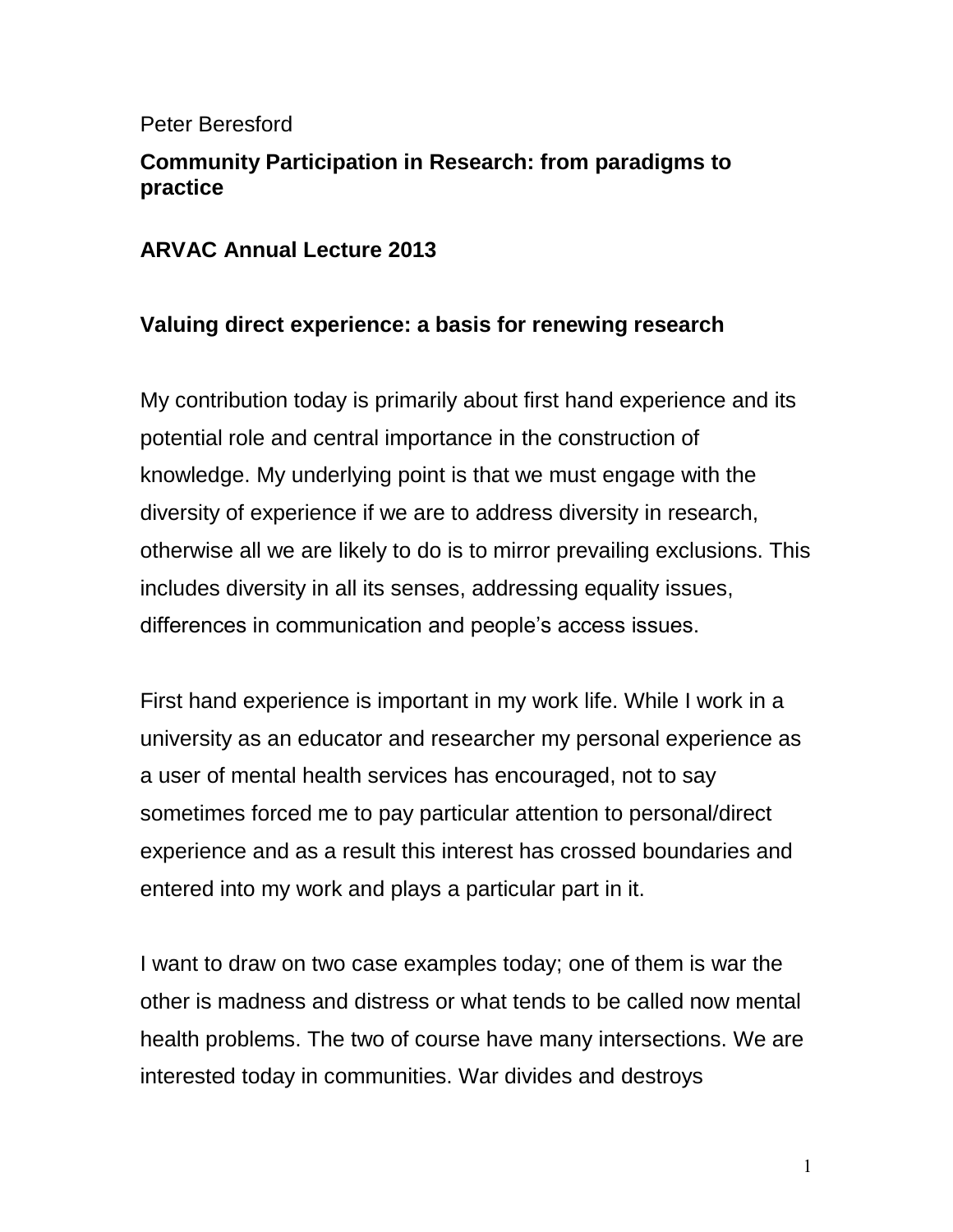communities and people with mental health problems can expect to be excluded from communities. I hope you won't feel by my choice of case studies that I have wondered away from our focus, I don't believe I have, but forgive me if I seem to, to start with.

There's a strange irony in the fact that war, perhaps the event and experience that most crushes and destroys human beings, also seems to be the arena where in a hierarchical and excluding world, we are most likely ultimately to be able to become acquainted with and share the experience of 'ordinary people', whose experience we might not usually encounter.

Next year is the one hundredth anniversary of the beginning of the first world war, 1914. I don't know how this is with the other nations involved, but certainly a big fuss is being made about this in Britain. Already Prime Minister David Cameron has highlighted significant sums of public funding to be spent on commemorating this event and conflicts are emerging about how exactly we should be remembering this watershed in our history – the first international truly mechanized mass slaughter of people.

As I have said, this may all seem a long way away from the planned focus for today, but I want to suggest it is far from it. In recent years, there have been strong moves to reinterpret the first world war/world war one, or the Great War as it was originally called. There have been growing calls that it has been misunderstood and misremembered. The view of it that grew and took root in the 1960s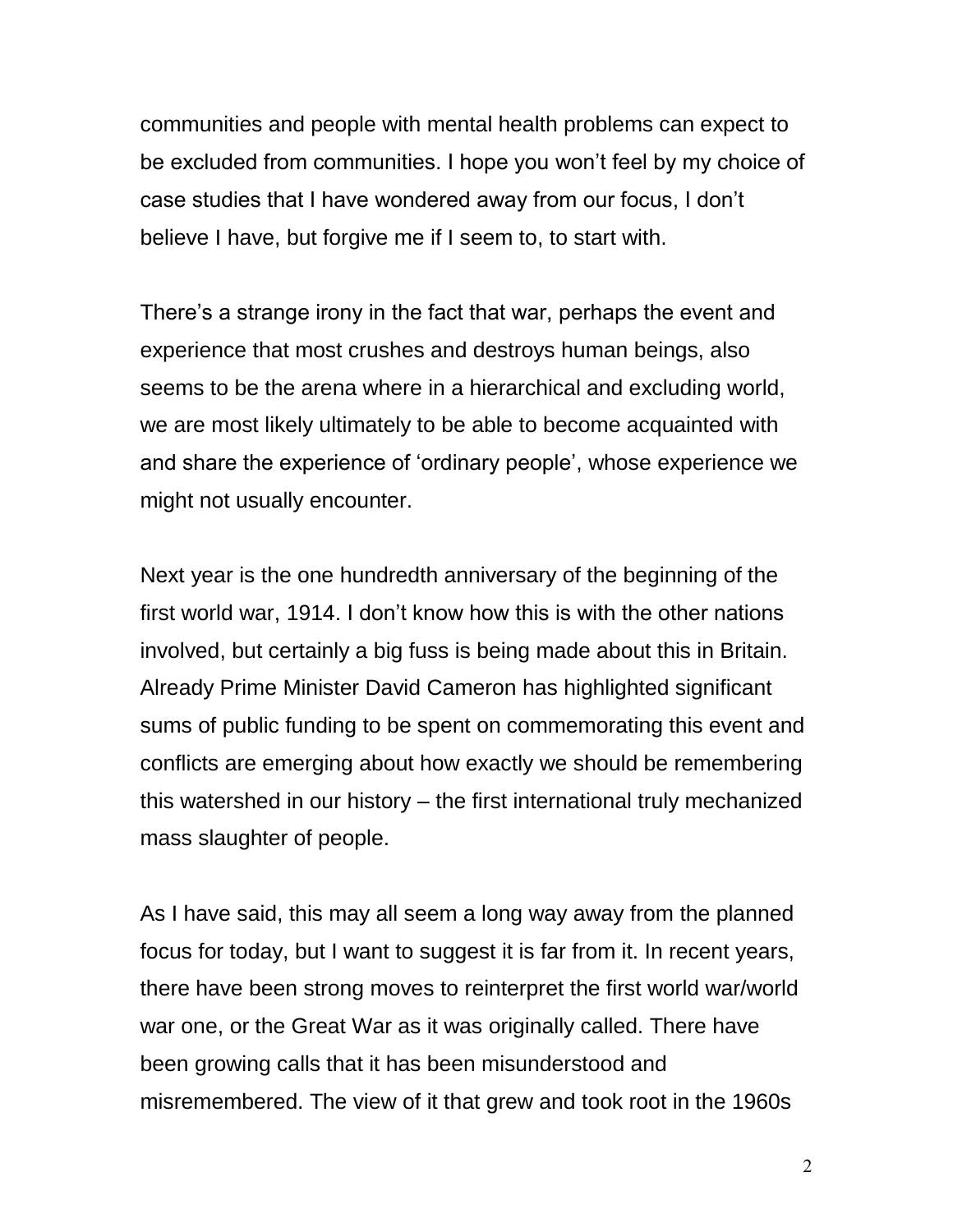that it was a terrible waste; that millions died unnecessarily and that we could best understand it through the words and experience of the famous great war poets – Owen, Graves, Sassoon and others – has been challenged. A classic example of this revisionism is Corrigan's Mud, Blood And Poppycock, described on the dust jacket as 'A clear, crisp, highly readable narrative', by the Daily Mail – who else?

Instead such historians have argued that it was a sad but necessary war, it had to be fought to stop German imperialism; that the military commanders did the best they could, that we have got it all wrong to understand it as futile, dominated by military incompetence and the waste of a generation. It was a necessary, grim but properly conducted episode is the message. All else is twenty twenty hindsight and the famous poets whose accounts we have taken as gospel were just a narrow group of public school boys from the officer class, a privileged few, who certainly did not speak for the nation.

We can expect this conflict of opinion to be rehearsed loudly next year in the centenary. Given the dominant politics of Britain, we can expect the revisionist view to be sold powerfully and perhaps to overshadow other humanistic understandings that have seen the great war as a terrible and unnecessary tragedy.

But I want to look beyond these shores for an understanding of that war – indeed to the main enemy we in Britain fought - Germany. Because the best known book in the English language about the Great War was in fact translated and originally written in Germany by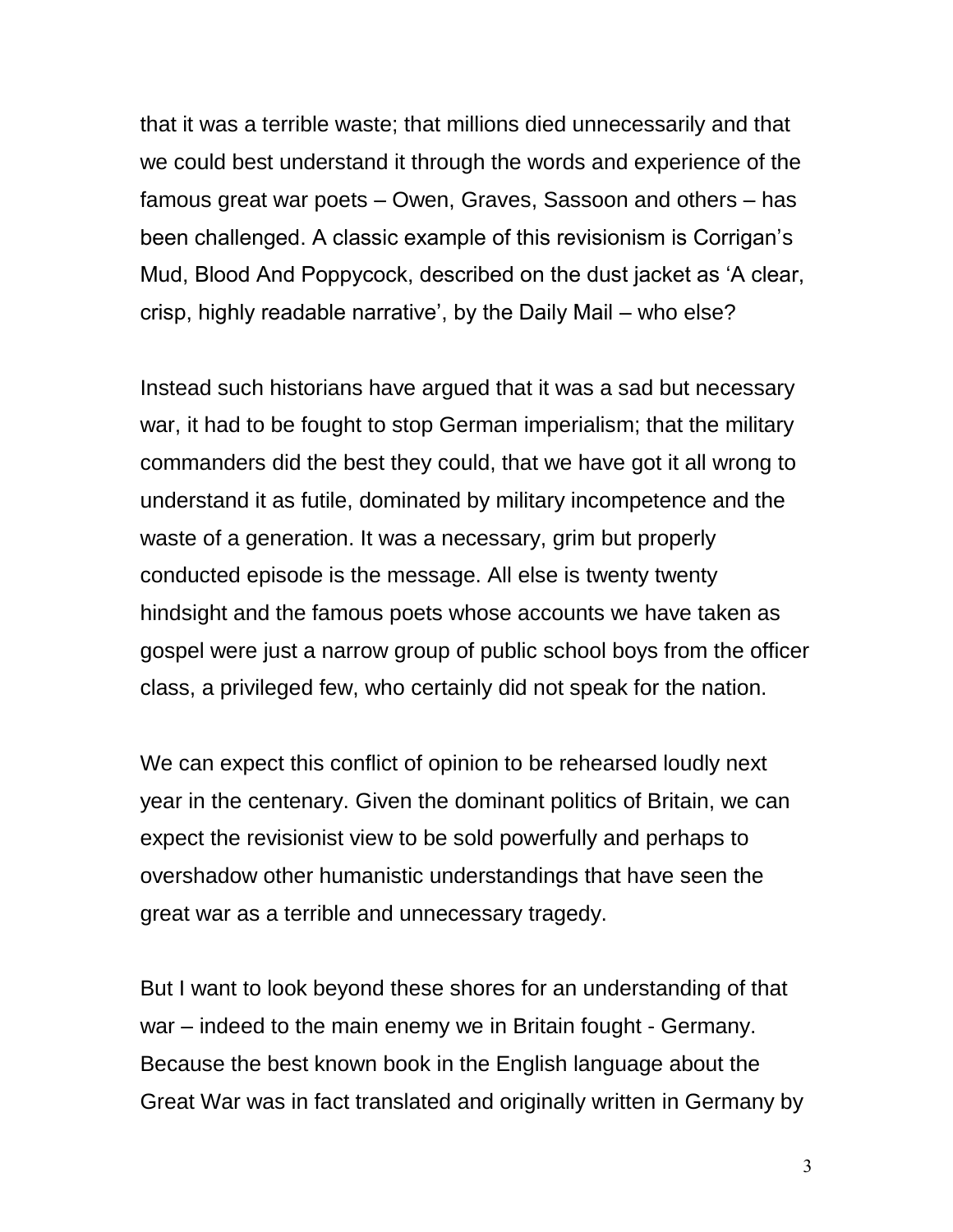a German, Erich Maria Remarque – All Quiet On The Western Front. Erich Maria Remarque, wasn't a member of the officer class. He was a private on the western front. In fact literati like George Orwell were caustic about his book. But first published in 1928, ten years after the war ended, it was probably the most powerful and influential text from the war. As Kelly who wrote definitively about the filming of the book said, it was:

a bombshell. Of the hundreds of books published about the war it was the one read most widely, and the one most influential in laying the foundations for a new view of the war as brutal, pointless waste. The impact of this should not be underestimated; during the war propaganda was one-way, and even those who had fought at the front had been reluctant to let their loved ones hear the truth.

Remarque said that he was writing about direct experience. 'The details of my book are real experiences', he protested, when the Nazis tried to spread rumours that he had never served on the front line and that the conditions and attitudes he depicted were not true. (Tims, 2003, p57) In his dedication Remarque wrote:

This book is intended neither as an accusation nor as a confession, but simply as an attempt to give an account of a generation that was destroyed by the war – even those of it who survived the shelling. (Remarque, 1996, Dedication).

4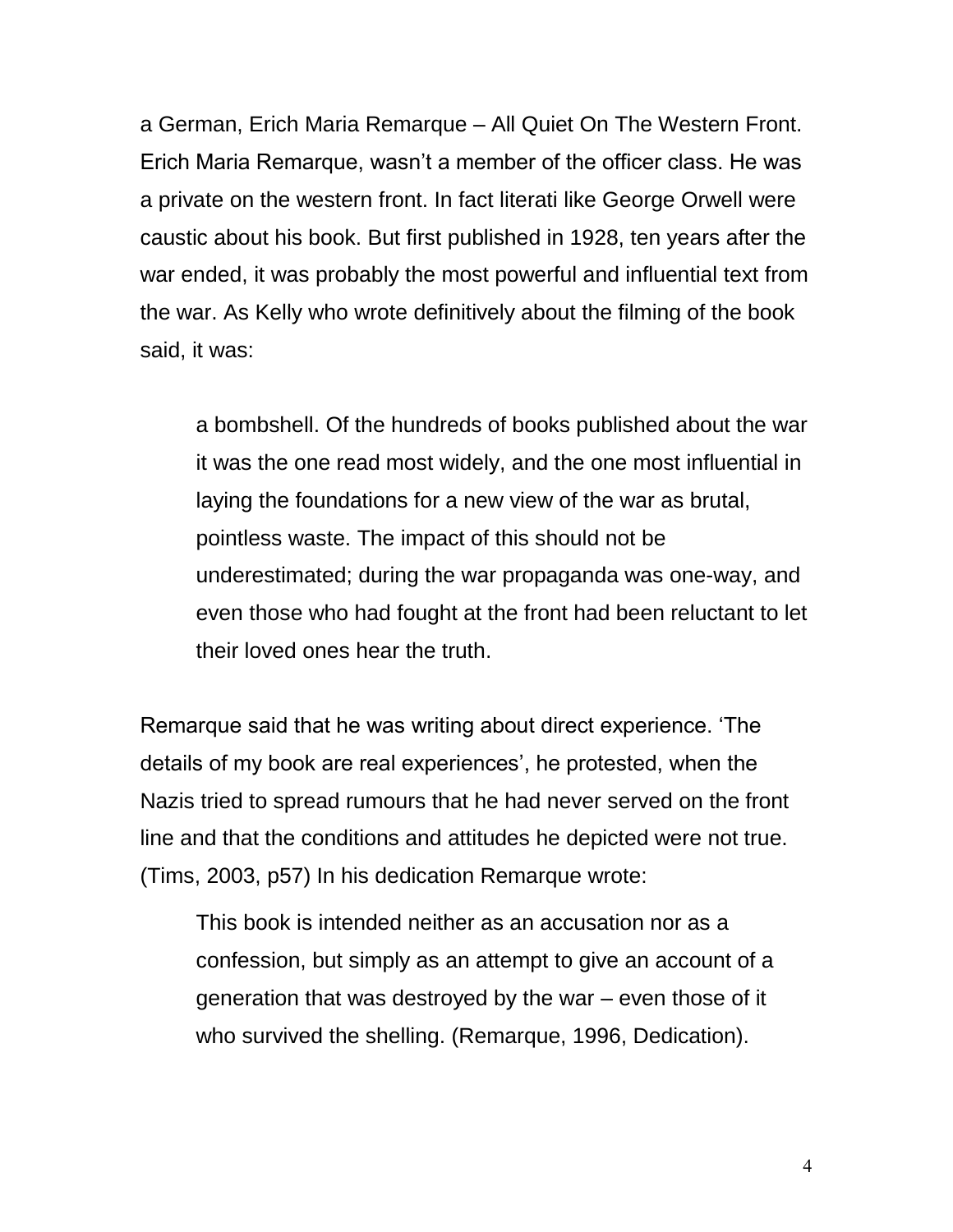A recurring theme for Remarque was the relation between war and knowledge and the significance of first hand knowledge. The point made by Remarque and the book's characters was how important their experiential knowledge was and how irrelevant the knowledge with which they were equipped for the lives they were set on. What was important about this point when Remarque made it, was that it was an exact reversal of conventional values and assumptions. Traditionally we have had the histories of kings, emperors, generals and field marshals. It is still what we get. Education Minister Gove now wants to take us even further back to it. It was Remarque's goal to challenge this and offer young people's own history.

Remarque's All Quiet emphasises the essentially political nature of personal accounts. It's power is not only to be measured by the influence it has had on the rest of us and our understandings of war in the years since. It can also be judged by the responses of its enemies, notably the Nazis. They seemed to prefer books like Ernst Junger's *Storm Of Steel*. (Junger, 2003), depictions of the western front full of blood action and heroism.

All Quiet had some disasterous effects for key people close to it. Remarque paid a high price for trying to tell truths about his generation. He was hounded by the Nazis, who burned the book. He was stripped of his citizenship and exiled from Germany. During the war, unable to reach him in America, the Nazis took revenge on his favourite sister, Elfriede. She was charged with 'defeatist talk' and 'subversion of military strength' and beheaded by guillotining in 1943.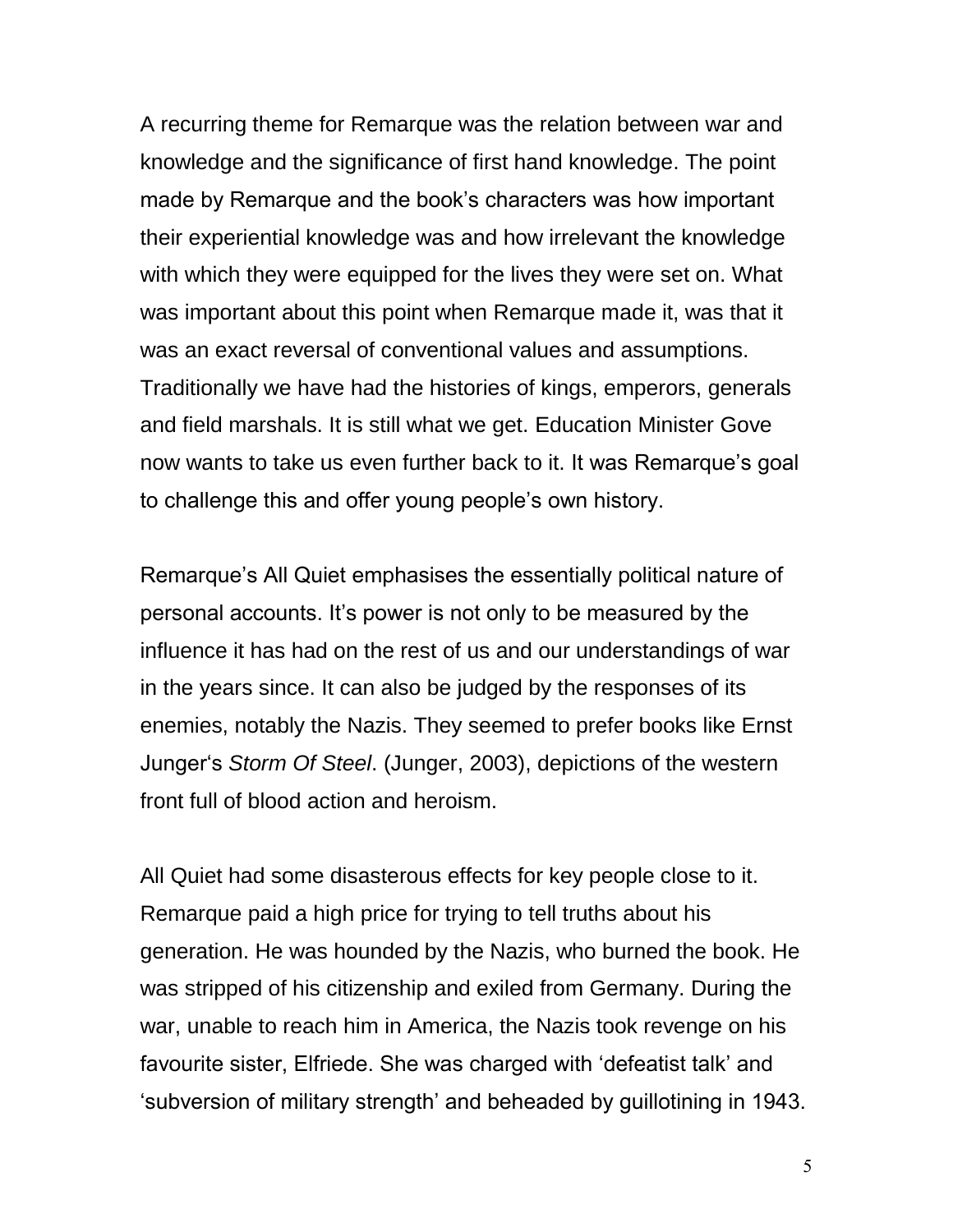(Tims, 2003) Lew Ayres, the American actor who played the hero of All Quiet in the film became a pacifist as a result of his involvement in it. He was a conscientious objector in the second world war and as a result his Hollywood career was blighted. (Kelly, 1998)

My point is that All Quiet and the Great War are far from isolated incidents in this discussion. Right up to the present, through the Second World War, Vietnam and Iraq, through to Afghanistan, there are constant first hand accounts of war. The answer is perhaps because so far war has provided the most ready market for such 'grassroots' first hand accounts. It offers unique access for the ordinary person. It represents an extreme case where world events intersect with human biography. There are few if any areas of human activity where so much has been written by so many 'ordinary people' about their own experience. Few such accounts are as powerful as Remarque's however. It is very difficult for such accounts to have an impact and that usually is only retrospective – when the damage has already been done. Second, as Kelly suggests, such accounts can be difficult to hear and those who have been through the experience are often reluctant to communicate it. A common theme amongst those with experience of war, is their reluctance or inability to talk about their experience to others who don't share it, including even those very close to them.

It is the preoccupation with experiential knowledge of works like All Quiet onwards that is why it is pertinent to this discussion. Here then

6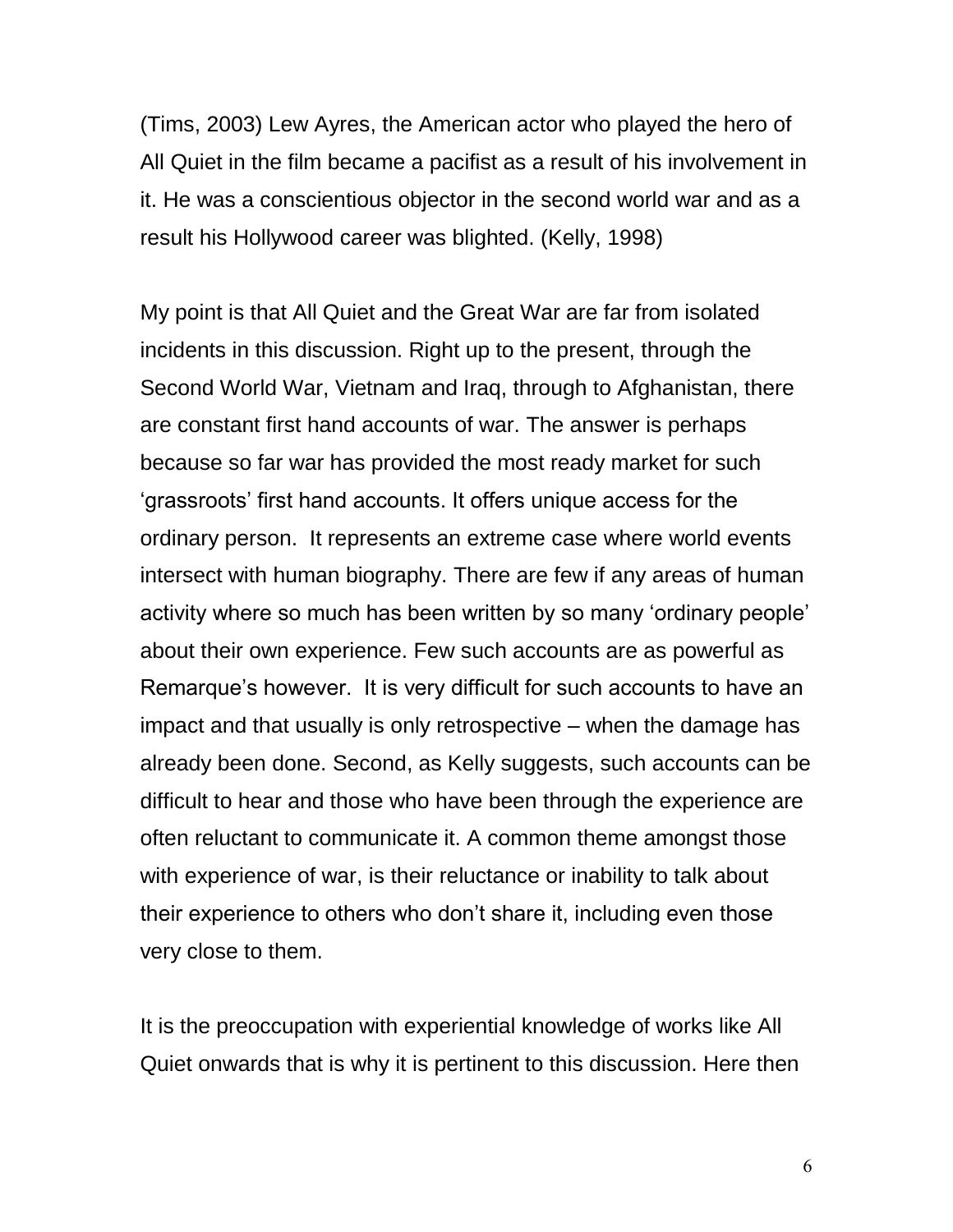is the connection between it, the kind of research that I do and our focus today.

If war is one of the most cataclysmic and all-embracing experiences that human beings can become embroiled in, then being a mental health service user is an identity over which people included in it seem to have had remarkably little control. Mental health service users are circumscribed by a diagnostic system of definition, which conceptualises them in increasingly narrow medicalised terms. This provides the basis not only for how they are understood and perceived, but also for the responses that are made to them, the formulation of knowledge about them and frequently how they see themselves. We have just seen the publication of DSM5, the latest version of international psychiatric diagnostic definition. Thus mental health research is particularly medicalised in its approach, largely based on the dominant diagnostic system; preoccupied with the testing of biochemical responses to people and largely committed to positivist approaches to research where traditional quantitative research methodologies of randomized controlled trials and systematic reviews continue to be seen as the gold standard for knowledge creation.

Mental health service users' own direct experience and their interpretations and understandings of it have largely been ignored, devalued or marginalized. Their experiential knowledge; that is to say the knowledge that has grown out of their experience, emotions and perceptions, has historically been seen as having little value. Given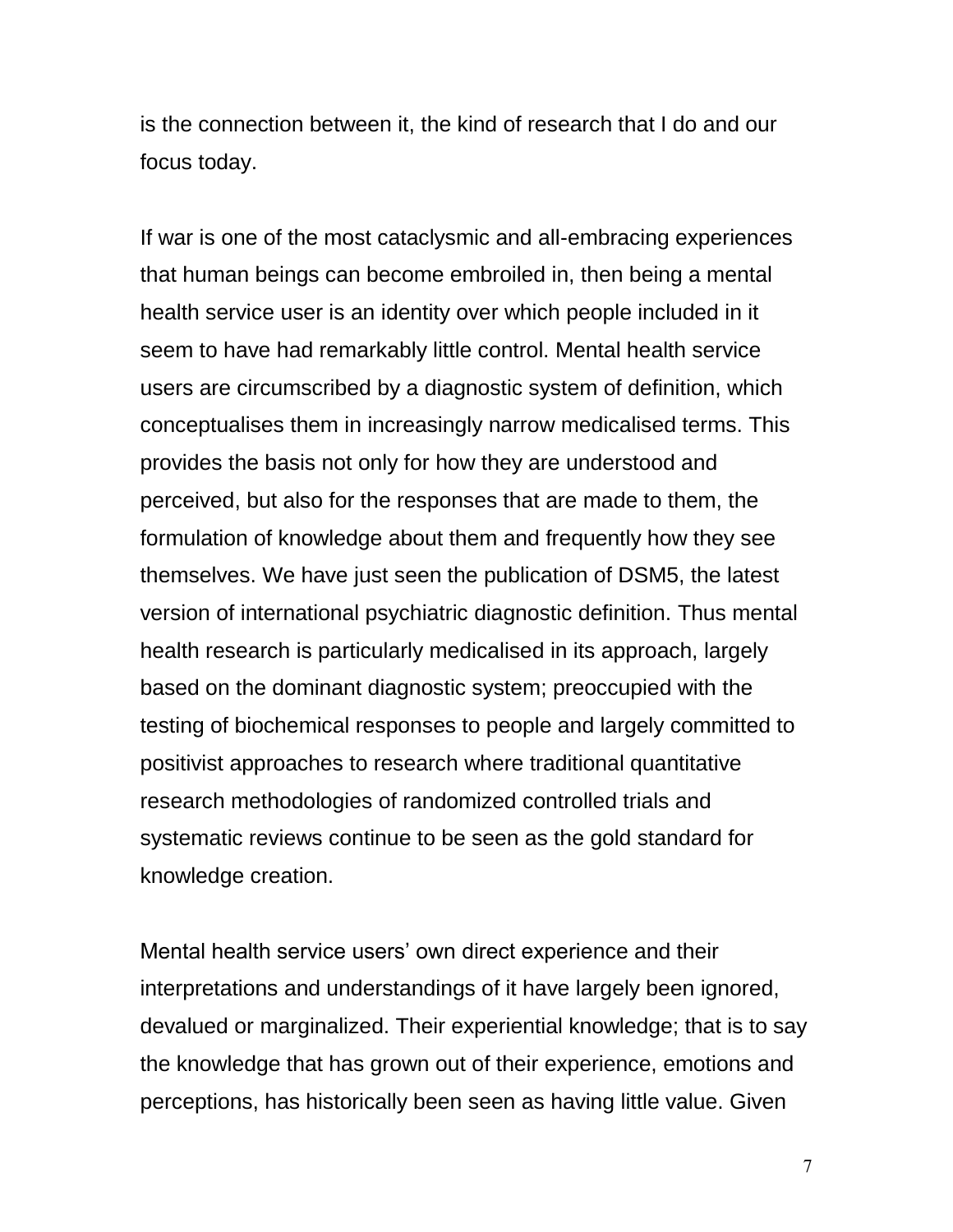that their defining characteristic is seen to be their unreason; their irrationality and morbid unpredictability, threat and potential danger, this might be expected.

What we are beginning to see now, however, as mental health service users have developed their own discussions, organisations, movement and collective action in recent years, is that their views of themselves and the world are wildly discrepant from the medicalised ones that have predominated. Thus, many mental health service users see the medical model on which basis they have been understood, as damaging, stigmatizing and unhelpful. They report the unreliability and inadequacies of the diagnostic system they have been subjected to and the limitations and partiality of the consequent predominantly drug-based responses to them, highlighting their limitations, damaging effects and the over-reliance that has been placed on them. They argue instead for more holistic, social approaches to understanding them and their situation and to responding to them. As they have over the last 20 to 30 years begun to engage in research and develop their own survivor research, they have also emphasized the importance of their direct experience both in the undertaking of research and in the generation of new and helpful knowledge.

I believe that there are some helpful lessons to draw from this – these are what I would suggest: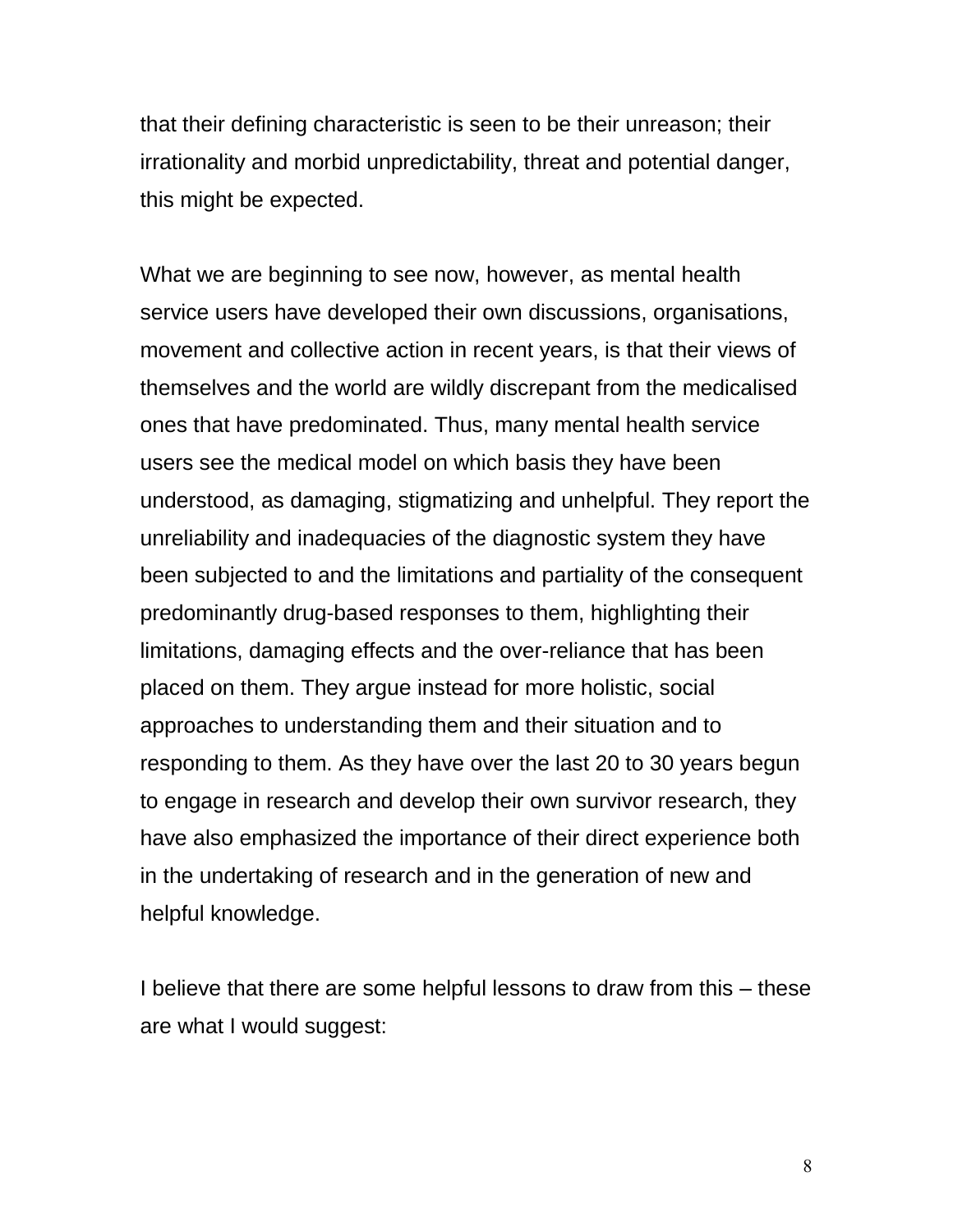People's own direct experience and the knowledge they can form from it are crucial for all our understanding. However, a growing range of what seem increasingly powerful mediators get between people and their experience, alienating them from it and often working to alienate others from them. These mediators range from the media to traditional researchers; from the 'helping professions' to the political process and prevailing ideologies. We seem under the present UK government to be living at a time when politicians seem particularly committed to creating and reinforcing divisions in society. We are encouraged to hate others and perhaps to hate ourselves. Thus the negative emphasis on immigrants, people on benefits, disabled people, mental health service users, baby boomers getting more out of the welfare state, people with public sector pensions, travellers, teenage mothers and so on and so on.

People coming together with shared experience with opportunities for reflection and reflexivity can challenge prevailing understandings. Groupings and organisations which people themselves control, like user led and disabled people's organisations, are just such examples of this and have provided the home for the development of different ways of understanding, responding to and researching with people.

We do, as the disabled people's movement first highlighted nearly a generation ago need to develop research based knowledge that rests on more inclusive and egalitarian principles; research that is committed: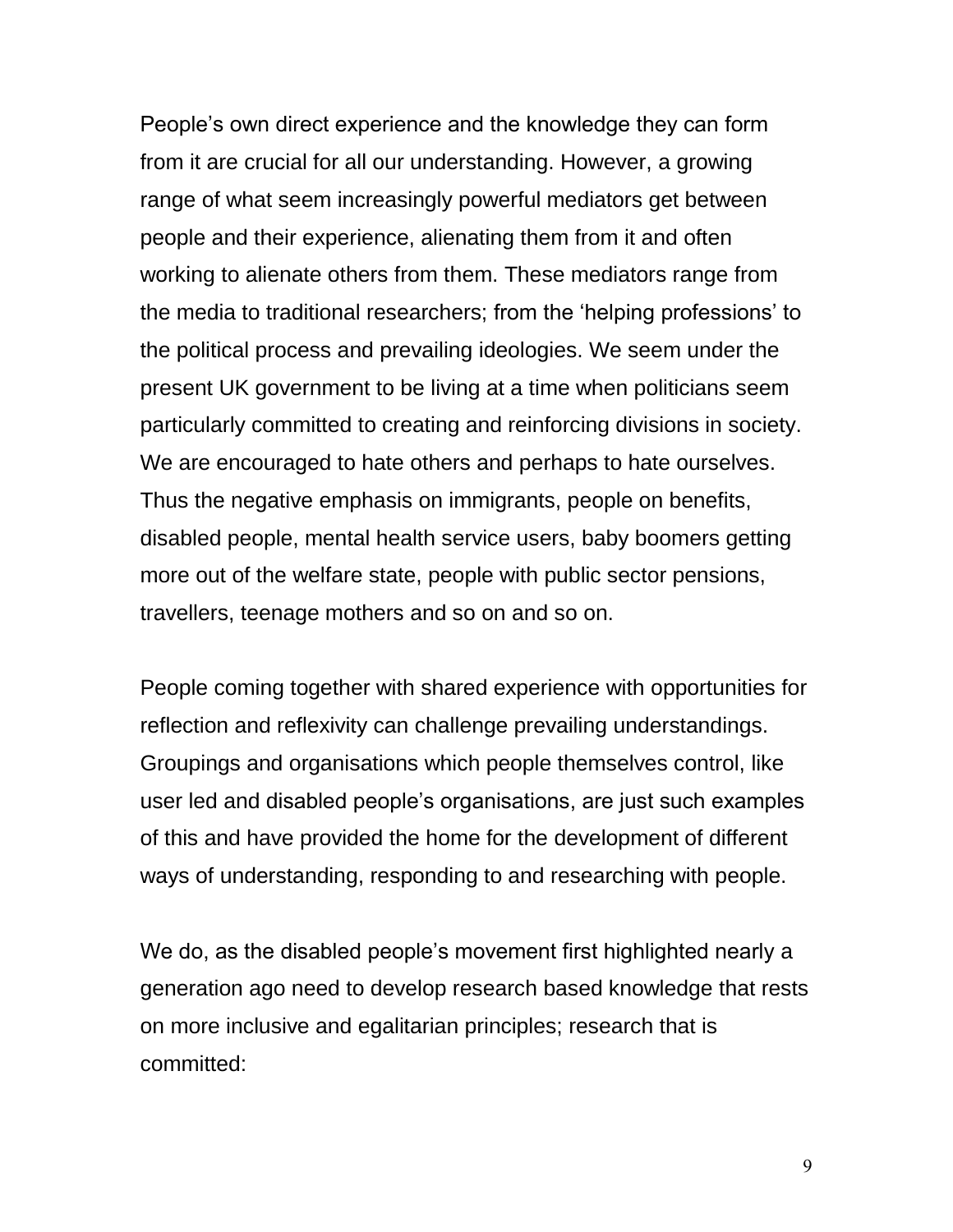- To equalizing the relationship between researchers and researched
- Which values the subjective and, questions positivist research values
- Which values direct experience in both researchers and researched and gives priority to the development of experiential knowledge
- Which sees as its goal the empowerment of research participants and the making of broader social and political change in line with this, rather than just the accumulation of knowledge for its own sake.

Such an approach to research and indeed to social action makes it possible for people to be an equal part of the process, rather than foot soldiers enlisted and directed by a self appointed vanguard. I would argue that this is not only important for challenging the present dominance of neo-liberal and individualised ideology and action, but without its advancement, such a broadbased challenge is unlikely to emerge that is likely to be effective or successful.

This emphasis on experiential knowledge makes it possible to challenge the orthodoxy of positivist research and assumptions about knowledge development. It calls into question its crude scientism that is essentially reductionist and allows us instead to engage with the richness of human experience and understanding without devaluing or belittling either.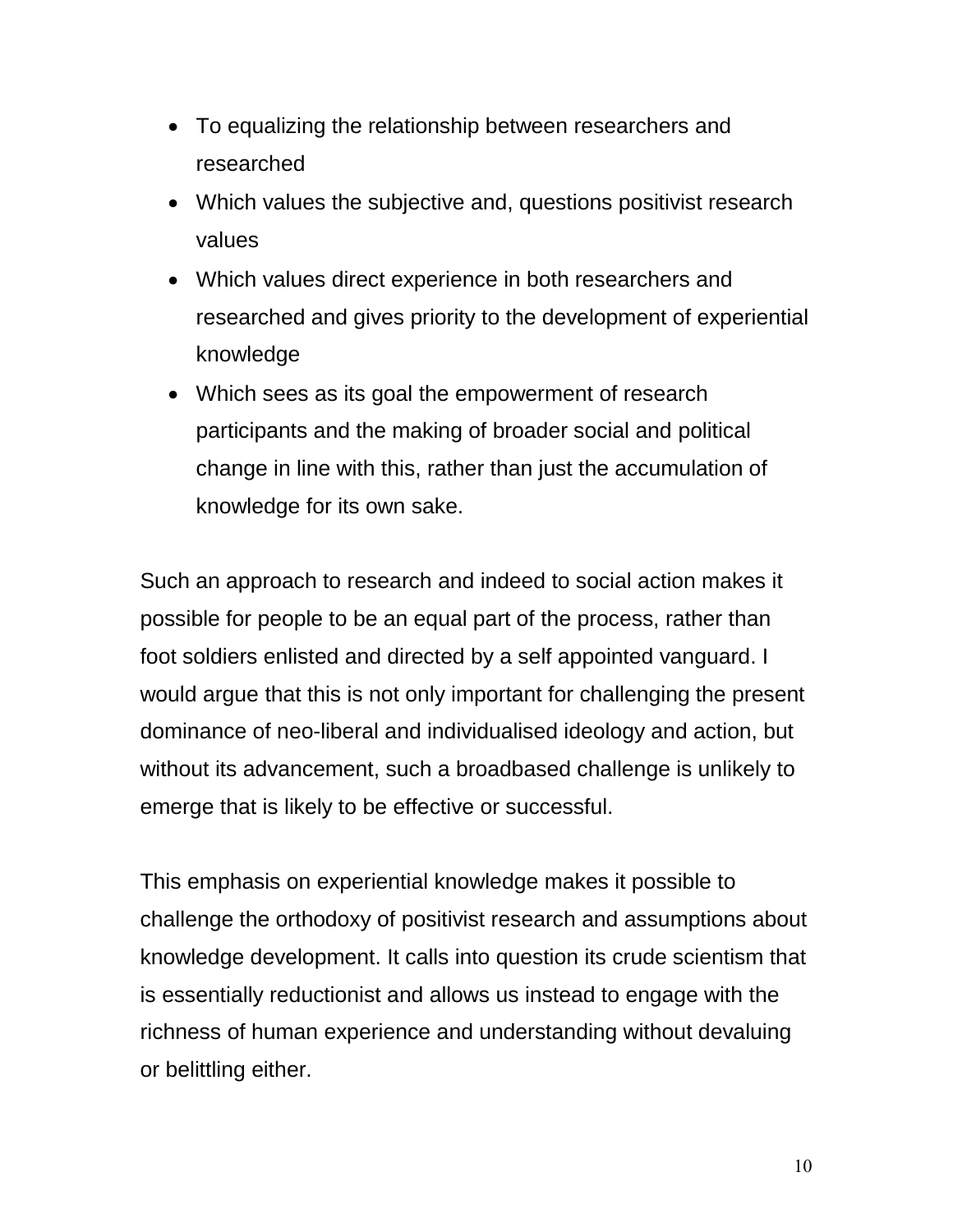It means that instead of accepting simplistic positivist assumptions about the importance of neutrality, distance and objectivity in research, we can begin to be honest that such principles may actually themselves be unreliable and fallacious. That is why I have raised the hypothesis which I believe user controlled/survivor research leads us to consider that instead of emphasizing separation between research, the researcher and the researched:

The *shorter* the distance there is between direct experience and its interpretation (as for example can be offered by user involvement in research and particularly user controlled research), then the *less* distorted, inaccurate and damaging resulting knowledge is likely to be. Thus as Pettican has said (2013, p9), this concern with democracy and the devolution of power in terms of knowledge generation is a defining feature of service user/survivor led research. That I believe must be our goal here too.

If we are to take this forward we must be clear about our principles. We must

build, groupings, alliances and solidarity for taking it forward. We must challenge the isolation that many mental health service users and others face which restricts their potential to participate in such ventures and perpetuates their disempowerment. We must search for our shared experiences, values and goals rather than retreat to segregated identities.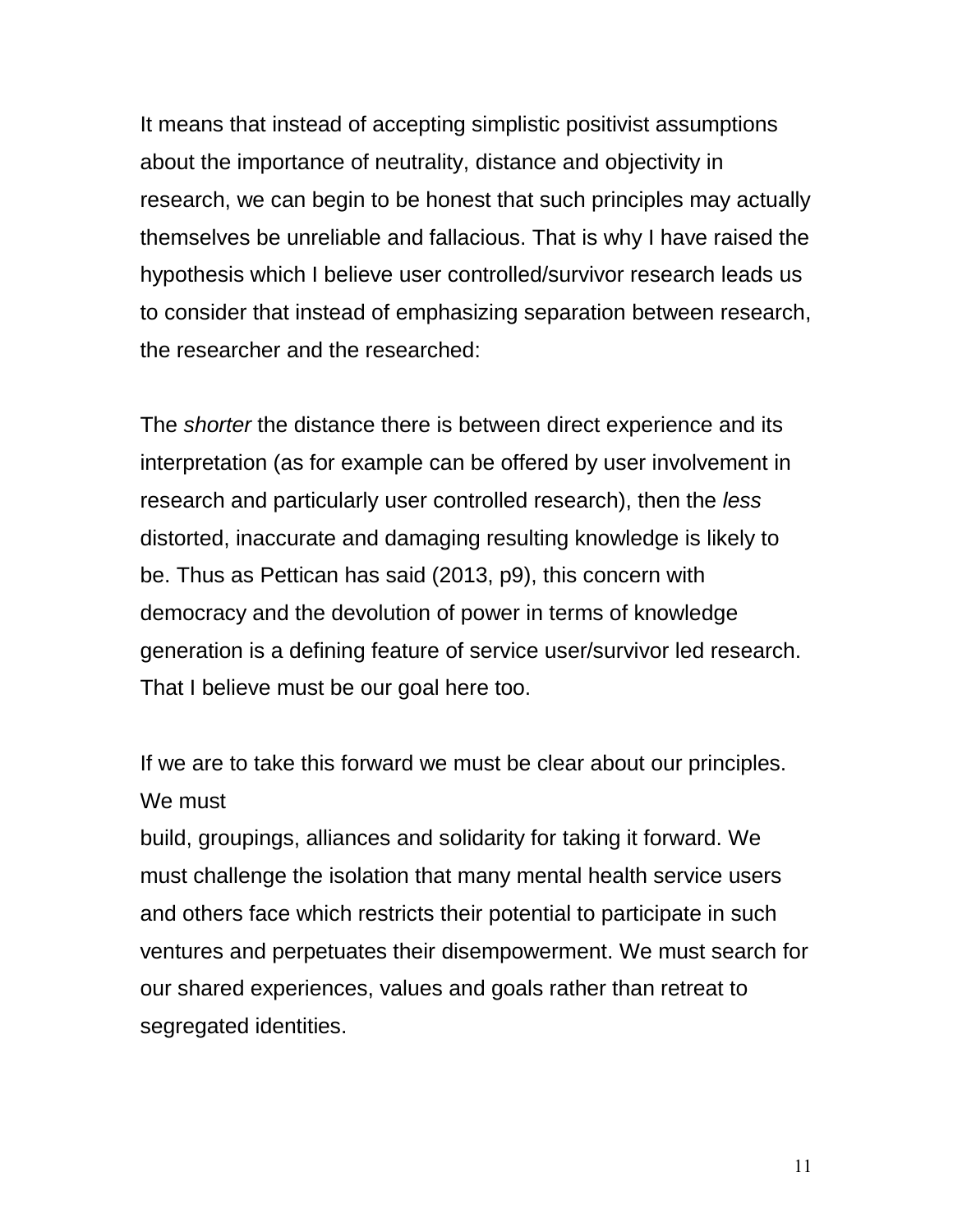Just as there are enormous opportunities for more participative research providing the basis for the development of more inclusive experiential knowledge, so there are major threats and barriers. We have to challenge these and break through the crude walls between researchers and service users, between learners and educators, between professionals and service users, which don't reflect the reality of our multi-faceted identities and our complex diversity. There also need to be new and reinforced alliances between different professions and educators in different fields; between practitioners, professional organisations, local trade unions, carers organisations and disabled people's and user led organisations. I feel that organisations like SWAN the Social Work Action Network already reflect these values, commitments and ways of working. We have a chance for something truly different here. We have the chance to develop together knowledge bases that can strike back democratically at the increasing inequality, want, discrimination, exploitation and exclusion that are being strengthened as routine characteristics of our and other societies. In so doing, we will resee ourselves and our potential, helpfully reconceive research, add to our knowledge base and move to more inclusive of living and understanding. Thank you.

#### **References**

Beresford, P. (2003), *It's Our Lives: A short theory of knowledge, distance and experience*, London, Citizen Press in association with Shaping Our Lives.